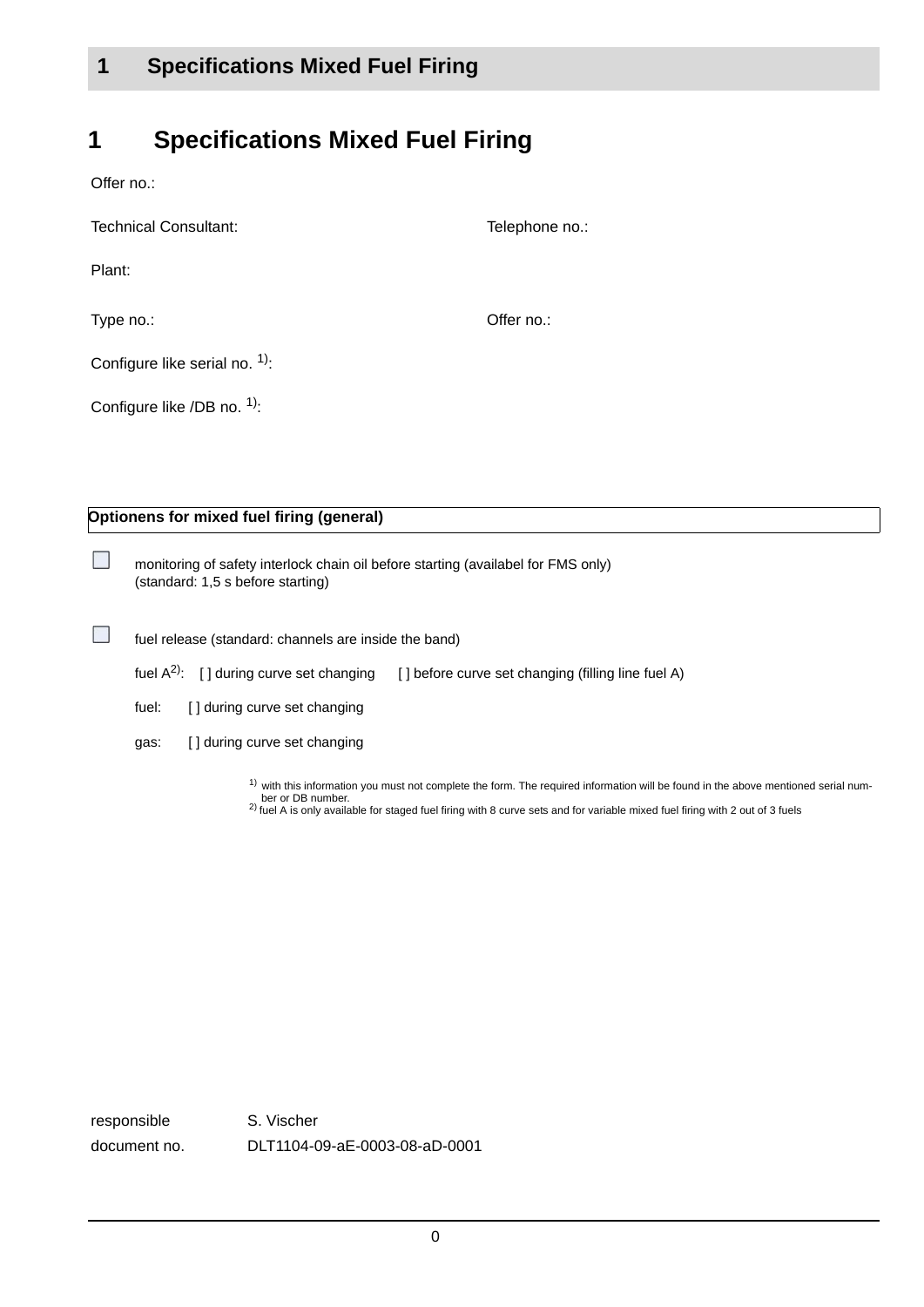#### **Options for FMS with staged mixed firing:**

FMS staged mixed fuel firing, fixed allocation of the mix ratio in the curve sets; any fuel allocation, max. two fuels per curve set.

- between equal fuels (solo $\rightarrow$  solo/mix  $\rightarrow$  mix)
- switching on one fuel (solo  $\rightarrow$  mix)
- switching off one fuel (mix  $\rightarrow$  solo)

curve set allocatioin via:

[] digital input [] fieldbus (see "Specifications FMS"))

fuel allocation:

P.

- max two fuels curve set
- min. one solo curve for ignition
- only a konfiguration as solo curves is possible for curve set 1 and 2.

[ ] 4 curve sets

| curve set | 3) | $2^{3}$ | 3 |  |
|-----------|----|---------|---|--|
| loil      |    |         |   |  |
| gas       |    |         |   |  |

[ ] 8 curve sets

| curve set      | (3) | 23) | 3 | Δ | 1)<br>5 <sup>5</sup> | -6 |  |
|----------------|-----|-----|---|---|----------------------|----|--|
| fuel A $^{2)}$ |     |     |   |   |                      |    |  |
| oil            |     |     |   |   |                      |    |  |
| gas            |     |     |   |   |                      |    |  |

 $1)$  curve set 5 to 8 are available with the option "8 curve sets" only

<sup>2</sup>) fuel A only possible with 8 curve sets; it is forbidden to ignite with fuel A

3) only a konfiguration as solo curves is possible for curve set 1 and 2.

#### **Options for FMS with variable mixed fuel firing with 2 fuels:**

FMS variable mixed fuel firing with 2 fuels (oil/gas) and 4 curve sets.

fuel allocation via:

[] digital inputs [] fieldbus (see "Specifications FMS")

fixed fuel allocations:

n

mixing signal: [ ] 0...20mA [ ] 4...20mA [ ] LSB-module ( only available if correction runs via terminal 2)

| curve set | כי |   |
|-----------|----|---|
|           |    | π |
| gas       |    |   |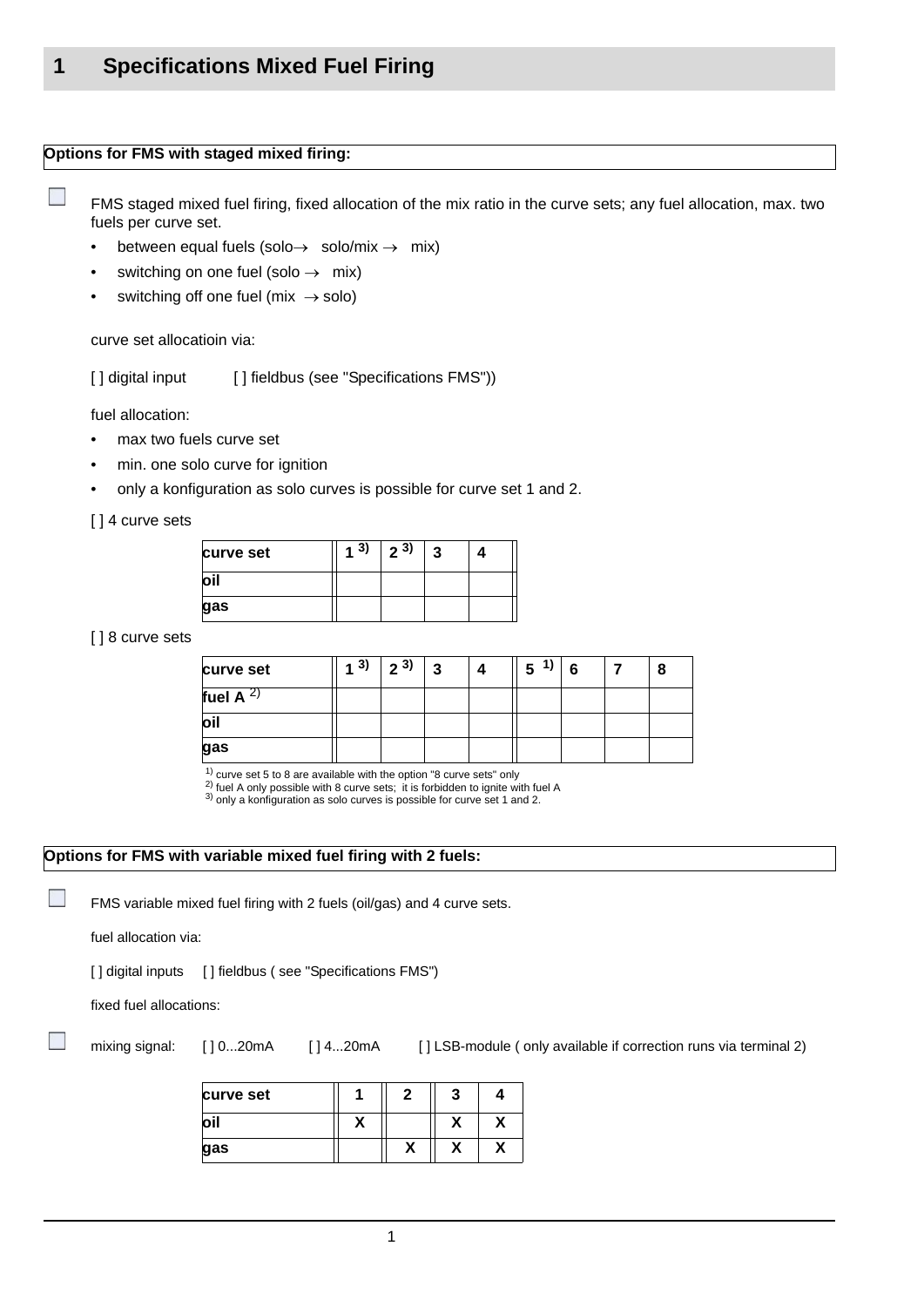#### **Options for FMS with variable mixed fuel firing with 2 out of 3 fuels and 8 curve sets:**

FMS variable mixed fuel firing with 2 out of 3 fuels and 8 curve sets

curve selection via:

[] digital inputs [] fieldbus (see "Specifications FMS")

n

П

mixing signal: [ ] 0...20mA [ ] 4...20mA [ ] LSB-module (only available, if correction 2 runs via terminals)

fuel allocation:

[] fixed fuel allocation config. 1 (default)

| curve set      |  | - 1 | э |  |  |
|----------------|--|-----|---|--|--|
| fuel A<br>. ა, |  |     |   |  |  |
| gas            |  |     |   |  |  |
| loil           |  |     |   |  |  |

[] fixed fuel allocation config. 2

| curve set      |  | - 1 |  |  |  |
|----------------|--|-----|--|--|--|
| fuel A<br>. ა, |  |     |  |  |  |
| gas            |  |     |  |  |  |
| oil            |  |     |  |  |  |

[ ] fixed fuel allocation config. 3

| curve set   | ົ | - 1 | G |  |  |
|-------------|---|-----|---|--|--|
| fuel A $3)$ |   |     |   |  |  |
| gas         |   |     |   |  |  |
| loil        |   |     |   |  |  |

[ ] fixed fuel allocation config. 4

| curve set    | 2 | 3 | э |  |  |
|--------------|---|---|---|--|--|
| fuel A<br>J, |   |   |   |  |  |
| gas          |   |   |   |  |  |
| loil         |   |   |   |  |  |

3) it is forbidden to ignite with fuel A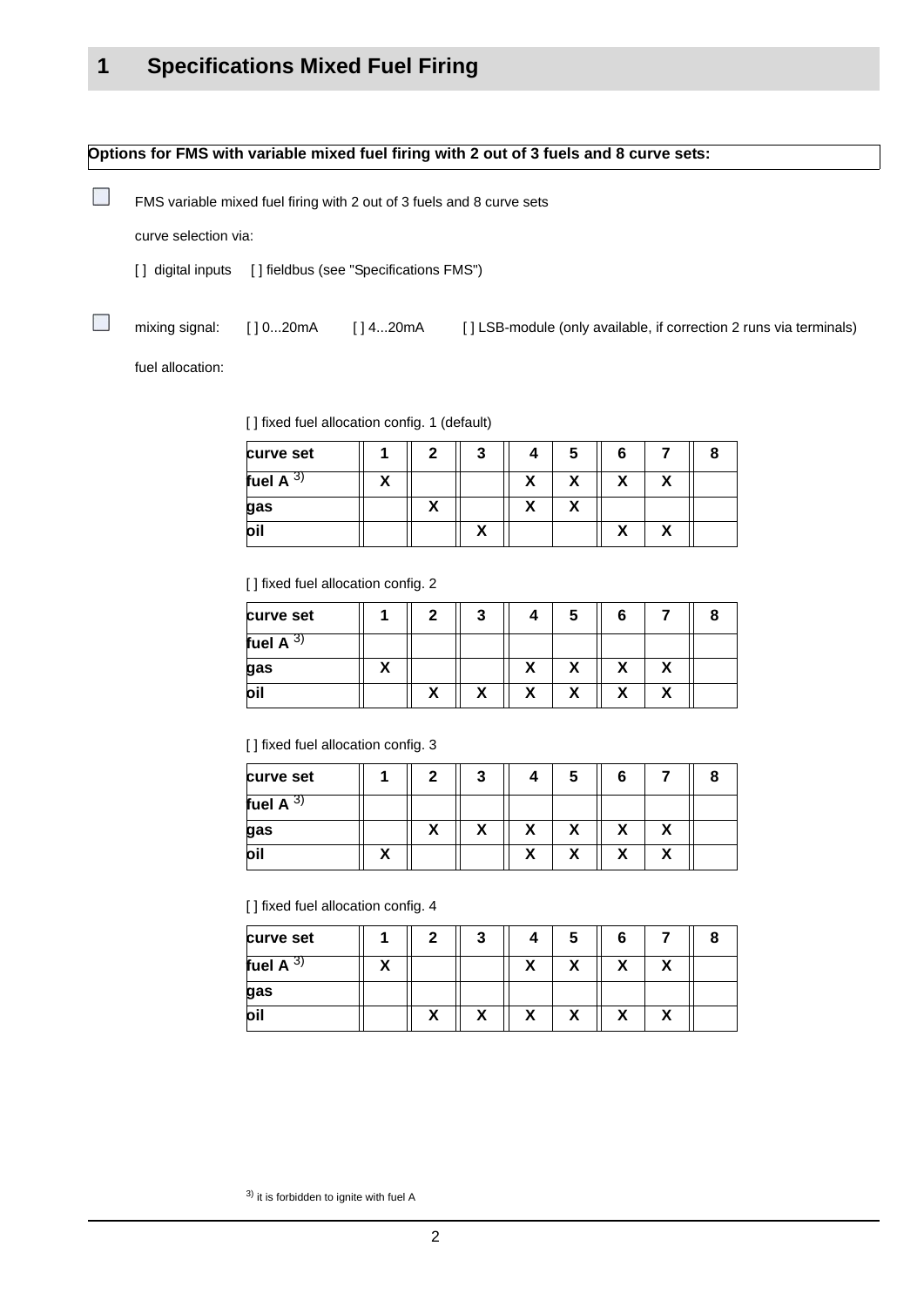# **1 Specifications Mixed Fuel Firing**

| curve set   |   | 3 | 5 | 6      | я |
|-------------|---|---|---|--------|---|
| fuel A $3)$ |   |   | Λ | Λ      |   |
| gas         | Λ | Λ | Λ | v<br>Λ |   |
| loil        |   |   |   |        |   |

[] fixed fuel allocation config. 5

[] fixed fuel allocation config. 6

| curve set    |   | 2 | 3       |                     | э      | 6       |  |
|--------------|---|---|---------|---------------------|--------|---------|--|
| fuel A<br>ა, |   | v | 10<br>" | v<br>Λ              | v<br>Λ | v<br>Λ  |  |
| gas          | ` |   |         | $\blacksquare$<br>A | Λ      | 10<br>Λ |  |
| oil          |   |   |         |                     |        |         |  |

[] fixed fuel allocation config. 7

| curve set     | າ |        |        |   | 6 |  |
|---------------|---|--------|--------|---|---|--|
| fuel A<br>ຸບ) |   | v<br>↗ | w      | v |   |  |
| gas           |   |        |        |   |   |  |
| loil          |   |        | `<br>A | Λ |   |  |

3) it is forbidden to ignite with fuel A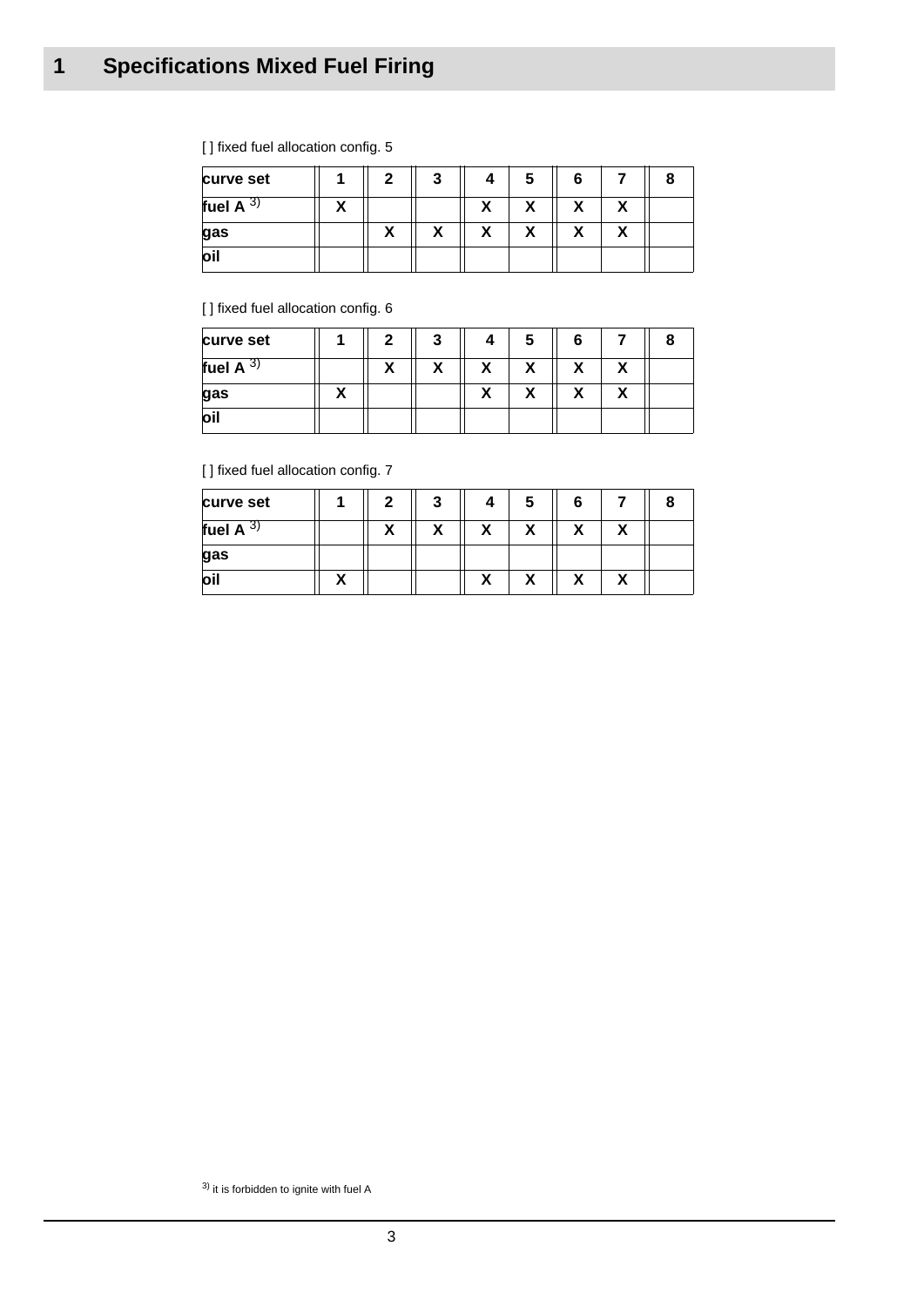### **Options for VMS with variable mixed fuel firing with 2 out of 3 fuels and 8 curve sets:**

VMS with variable mixed fuel firing with 2 out 0f 3 fuels and 8 curve sets

mixing signal: [ ] 0...20mA [ ] 4...20mA [ ] LSB-module (only available, if correction 2 runs via terminals)

fuel allocation:

 $\overline{\phantom{a}}$ 

N.

[] fixed fuel allocation config. 1 (default)

| curve set    |   | ◠ | 3              | 4 | C |  |  |
|--------------|---|---|----------------|---|---|--|--|
| fuel A       | M |   |                | v | v |  |  |
| fuel B (gas) |   |   |                |   |   |  |  |
| fuel C (oil) |   |   | $\bullet$<br>n |   |   |  |  |

[] fixed fuel allocation config. 2

| curve set     | 2 | 3 |  | 'n |  |
|---------------|---|---|--|----|--|
| fuel A        |   |   |  |    |  |
| rfuel B (gas) |   |   |  |    |  |
| fuel C (oil)  |   | Λ |  | v  |  |

[] fixed fuel allocation config. 3

| curve set    |  |  |              |  |
|--------------|--|--|--------------|--|
| fuel A       |  |  |              |  |
| fuel B (gas) |  |  | $\mathbf{r}$ |  |
| fuel C (oil) |  |  |              |  |

[ ] fixed fuel allocation config. 4

| curve set    |   | 7 | 3            | э | 6 |  |
|--------------|---|---|--------------|---|---|--|
| fuel A       | w |   |              |   |   |  |
| fuel B (gas) |   |   |              |   |   |  |
| fuel C (oil) |   |   | $\mathbf{r}$ |   |   |  |

[] fixed fuel allocation config. 5

| curve set    |  |  | э |              |  |
|--------------|--|--|---|--------------|--|
| fuel A       |  |  |   |              |  |
| fuel B (gas) |  |  |   | $\mathbf{v}$ |  |
| fuel C (oil) |  |  |   |              |  |